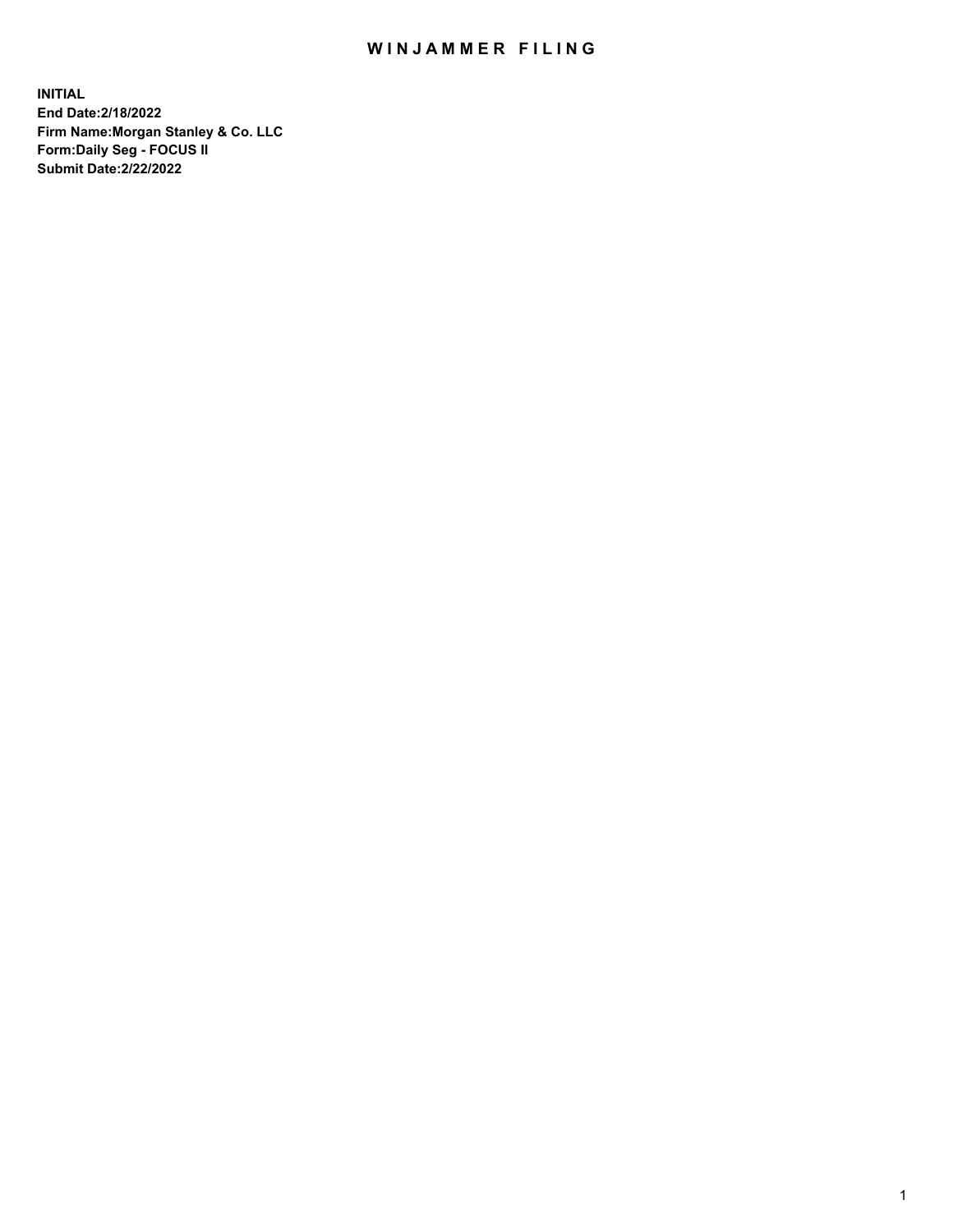**INITIAL End Date:2/18/2022 Firm Name:Morgan Stanley & Co. LLC Form:Daily Seg - FOCUS II Submit Date:2/22/2022 Daily Segregation - Cover Page**

| Name of Company                                                                                                                                                                                                                                                                                                                | Morgan Stanley & Co. LLC                                |
|--------------------------------------------------------------------------------------------------------------------------------------------------------------------------------------------------------------------------------------------------------------------------------------------------------------------------------|---------------------------------------------------------|
| <b>Contact Name</b>                                                                                                                                                                                                                                                                                                            | <b>Ikram Shah</b>                                       |
| <b>Contact Phone Number</b>                                                                                                                                                                                                                                                                                                    | 212-276-0963                                            |
| <b>Contact Email Address</b>                                                                                                                                                                                                                                                                                                   | Ikram.shah@morganstanley.com                            |
| FCM's Customer Segregated Funds Residual Interest Target (choose one):<br>a. Minimum dollar amount: ; or<br>b. Minimum percentage of customer segregated funds required:% ; or<br>c. Dollar amount range between: and; or<br>d. Percentage range of customer segregated funds required between:% and%.                         | 235,000,000<br><u>0</u><br><u>00</u><br><u>00</u>       |
| FCM's Customer Secured Amount Funds Residual Interest Target (choose one):<br>a. Minimum dollar amount: ; or<br>b. Minimum percentage of customer secured funds required:%; or<br>c. Dollar amount range between: and; or<br>d. Percentage range of customer secured funds required between:% and%.                            | 140,000,000<br><u>0</u><br><u>0 0</u><br>0 <sub>0</sub> |
| FCM's Cleared Swaps Customer Collateral Residual Interest Target (choose one):<br>a. Minimum dollar amount: ; or<br>b. Minimum percentage of cleared swaps customer collateral required:% ; or<br>c. Dollar amount range between: and; or<br>d. Percentage range of cleared swaps customer collateral required between:% and%. | 92,000,000<br><u>0</u><br><u>00</u><br>00               |

Attach supporting documents CH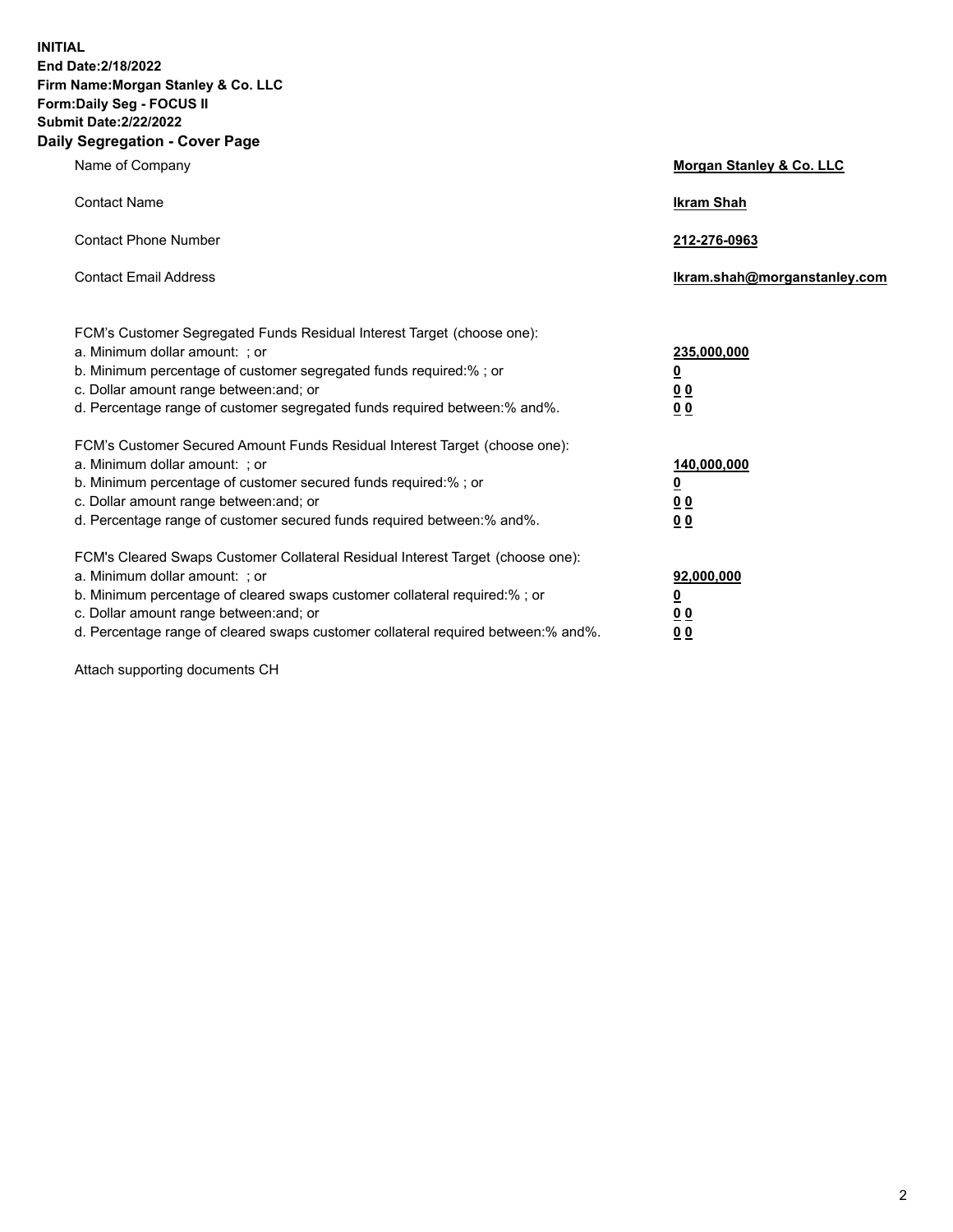## **INITIAL End Date:2/18/2022 Firm Name:Morgan Stanley & Co. LLC Form:Daily Seg - FOCUS II Submit Date:2/22/2022 Daily Segregation - Secured Amounts** Foreign Futures and Foreign Options Secured Amounts

Amount required to be set aside pursuant to law, rule or regulation of a foreign government or a rule of a self-regulatory organization authorized thereunder

- 1. Net ledger balance Foreign Futures and Foreign Option Trading All Customers A. Cash **5,266,555,672** [7315]
	- B. Securities (at market) **2,145,669,267** [7317]
- 2. Net unrealized profit (loss) in open futures contracts traded on a foreign board of trade **870,954,362** [7325]
- 3. Exchange traded options
	- a. Market value of open option contracts purchased on a foreign board of trade **49,831,192** [7335]
	- b. Market value of open contracts granted (sold) on a foreign board of trade **-32,340,719** [7337]
- 4. Net equity (deficit) (add lines 1. 2. and 3.) **8,300,669,774** [7345]
- 5. Account liquidating to a deficit and account with a debit balances gross amount **57,285,327** [7351] Less: amount offset by customer owned securities **-54,959,673** [7352] **2,325,654**
- 6. Amount required to be set aside as the secured amount Net Liquidating Equity Method (add lines 4 and 5)
- 7. Greater of amount required to be set aside pursuant to foreign jurisdiction (above) or line 6.

## FUNDS DEPOSITED IN SEPARATE REGULATION 30.7 ACCOUNTS

- 1. Cash in banks
	- A. Banks located in the United States **398,151,978** [7500]
	- B. Other banks qualified under Regulation 30.7 **331,806,899** [7520] **729,958,877**
- 2. Securities
	- A. In safekeeping with banks located in the United States **881,507,556** [7540]
	- B. In safekeeping with other banks qualified under Regulation 30.7 **99,867,861** [7560] **981,375,417**
- 3. Equities with registered futures commission merchants
	-
	- B. Securities **0** [7590]
	- C. Unrealized gain (loss) on open futures contracts **8,319,513** [7600]
	- D. Value of long option contracts **0** [7610]
	- E. Value of short option contracts **0** [7615] **16,676,826** [7620]
- 4. Amounts held by clearing organizations of foreign boards of trade
	- A. Cash **0** [7640]
	- B. Securities **0** [7650]
	- C. Amount due to (from) clearing organization daily variation **0** [7660]
	- D. Value of long option contracts **0** [7670]
	- E. Value of short option contracts **0** [7675] **0** [7680]
- 5. Amounts held by members of foreign boards of trade
	-
	-
	- C. Unrealized gain (loss) on open futures contracts **862,634,848** [7720]
	- D. Value of long option contracts **49,831,192** [7730]
	- E. Value of short option contracts **-32,340,719** [7735] **6,839,017,002**
- 6. Amounts with other depositories designated by a foreign board of trade **0** [7760]
- 7. Segregated funds on hand **0** [7765]
- 8. Total funds in separate section 30.7 accounts **8,567,028,122** [7770]
- 9. Excess (deficiency) Set Aside for Secured Amount (subtract line 7 Secured Statement Page 1 from Line 8)
- 10. Management Target Amount for Excess funds in separate section 30.7 accounts **140,000,000** [7780]
- 11. Excess (deficiency) funds in separate 30.7 accounts over (under) Management Target **124,032,694** [7785]

**0** [7305]

[7354] **8,302,995,428** [7355]

**8,302,995,428** [7360]

[7530]

[7570]

A. Cash **8,357,313** [7580]

 A. Cash **4,794,597,831** [7700] B. Securities **1,164,293,850** [7710] [7740] **264,032,694** [7380]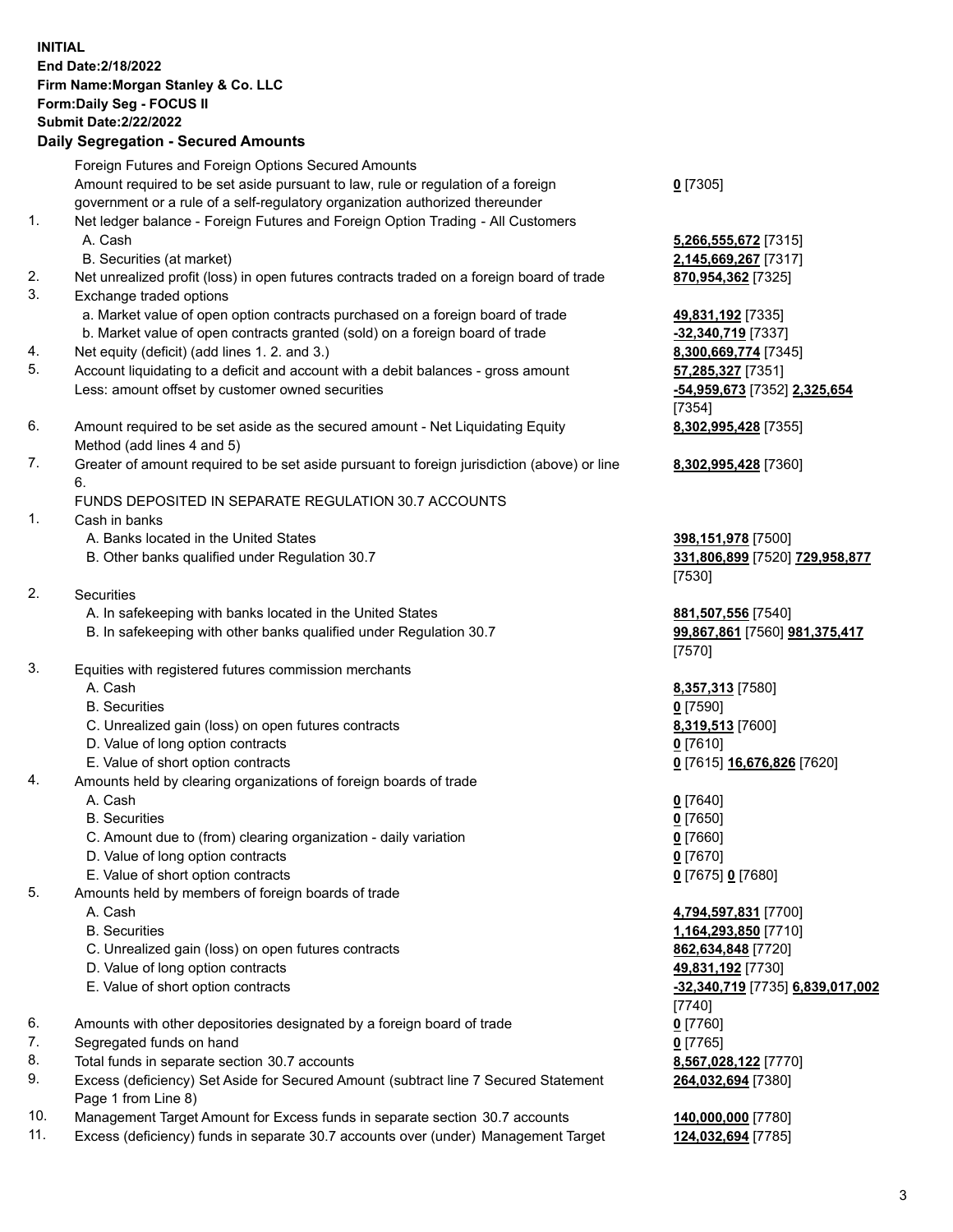**INITIAL End Date:2/18/2022 Firm Name:Morgan Stanley & Co. LLC Form:Daily Seg - FOCUS II Submit Date:2/22/2022 Daily Segregation - Segregation Statement** SEGREGATION REQUIREMENTS(Section 4d(2) of the CEAct) 1. Net ledger balance A. Cash **18,790,855,363** [7010] B. Securities (at market) **7,353,713,469** [7020] 2. Net unrealized profit (loss) in open futures contracts traded on a contract market **-2,273,823,494** [7030] 3. Exchange traded options A. Add market value of open option contracts purchased on a contract market **1,458,333,992** [7032] B. Deduct market value of open option contracts granted (sold) on a contract market **-899,213,015** [7033] 4. Net equity (deficit) (add lines 1, 2 and 3) **24,429,866,315** [7040] 5. Accounts liquidating to a deficit and accounts with debit balances - gross amount **544,069,592** [7045] Less: amount offset by customer securities **-542,234,065** [7047] **1,835,527** [7050] 6. Amount required to be segregated (add lines 4 and 5) **24,431,701,842** [7060] FUNDS IN SEGREGATED ACCOUNTS 7. Deposited in segregated funds bank accounts A. Cash **2,376,842,418** [7070] B. Securities representing investments of customers' funds (at market) **0** [7080] C. Securities held for particular customers or option customers in lieu of cash (at market) **3,018,461,765** [7090] 8. Margins on deposit with derivatives clearing organizations of contract markets A. Cash **14,287,912,336** [7100] B. Securities representing investments of customers' funds (at market) **0** [7110] C. Securities held for particular customers or option customers in lieu of cash (at market) **4,175,959,172** [7120] 9. Net settlement from (to) derivatives clearing organizations of contract markets **230,847,752** [7130] 10. Exchange traded options A. Value of open long option contracts **1,458,333,992** [7132] B. Value of open short option contracts **-899,213,015** [7133] 11. Net equities with other FCMs A. Net liquidating equity **10,274,960** [7140] B. Securities representing investments of customers' funds (at market) **0** [7160] C. Securities held for particular customers or option customers in lieu of cash (at market) **0** [7170] 12. Segregated funds on hand **159,292,532** [7150] 13. Total amount in segregation (add lines 7 through 12) **24,818,711,912** [7180] 14. Excess (deficiency) funds in segregation (subtract line 6 from line 13) **387,010,070** [7190] 15. Management Target Amount for Excess funds in segregation **235,000,000** [7194]

16. Excess (deficiency) funds in segregation over (under) Management Target Amount Excess

**152,010,070** [7198]